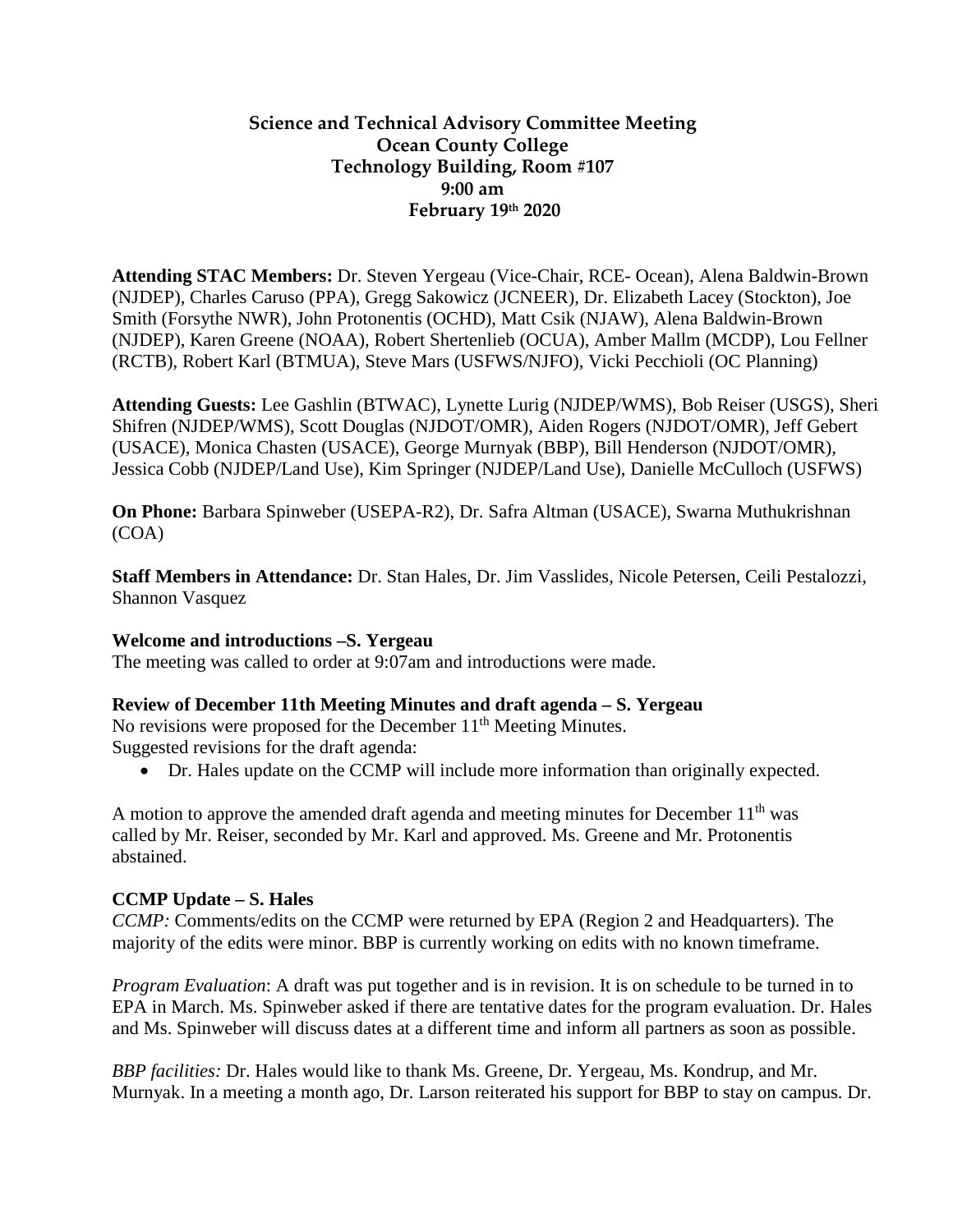Larson agreed that the move back to the bookstore building is a temporary measure and agreed that finding off-campus facilities was not a good option. Dr. Larson spoke of adding on to science center and that BBP will be included. Information on the meeting with Dr. Larson will be shared with Advisory and Policy committees soon. BBP provided a letter of support with Rutgers to participate in their planning process for new building spaces. Dr. Hales and Dr. Larson went to DC last week to speak with Congressman Smith and Congressman Kim to discuss potential funding options for BBP facilities.

BBP has offered to assist the state with coordinating upcoming projects. Everyone is still waiting for documents from DEP to get work started. Ms. Lurig said they're going through the process and hopefully all of the documents will be complete in a month.

# **USACE Barnegat Bay 1122 Project – Ms. Monica Chasten, USACE**

Ms. Chasten presented information regarding USACOE's upcoming 1122 project in Barnegat Bay. The USACE is looking for feedback on potential projects.

- The USACE is paying to move dredge material to beneficial use sites (rather than the Federal standard of going to the most cost-effective area)
- Strategically using natural processes
- "Dredge less and use sediment best"

## **Working Groups' Updates**

Shellfish Working Group- Dr. Vasslides

• The group completed the recommendations document and it was presented to the Atlantic Coast Shellfish council last month. The working group members met to talk about future projects and ideas. They talked extensively about shell recycling. Long Beach township collects shell for Tuckerton reef. DEP is collecting shell in Atlantic City from Hard Rock hotel + 3 restaurants to be used to enhance Mullica River reefs. There was early discussion to expand shell recycling throughout our watershed and other watersheds. The working group is planning to put more information on the Shellfish page on BBP's website so it can be used as more of a resource. The next meeting will probably be scheduled next fall.

Pathogen Working Group- Ms. Shifren

• The group is working on getting their contract finalized with COA for source tracking in Toms River. They are in the early planning stages of adding additional water monitoring sites that aren't bathing beaches for the sampling program this year.

Stormwater- Mr. Caruso

• The Stormwater Rules were adopted by DEP on December  $3<sup>rd</sup>$  but have not been published yet.

### **BBP Water Quality Monitoring – N. Petersen**

Ms. Petersen gave an update on the BBP WQ Monitoring Network, including an overview of the water quality monitoring sites and 2019 conditions.

### **State of the Bay Report and Monitoring Plan – J. Vasslides**

In 2016, 17 indicators were used in the State of the Bay report. Dr. Vasslides proposed the question: Does it make sense to continue with 17 indicators or should we be thinking more holistically and reduce the number of indicators and align with the ecosystem targets in the CCMP? Discussion ensued.